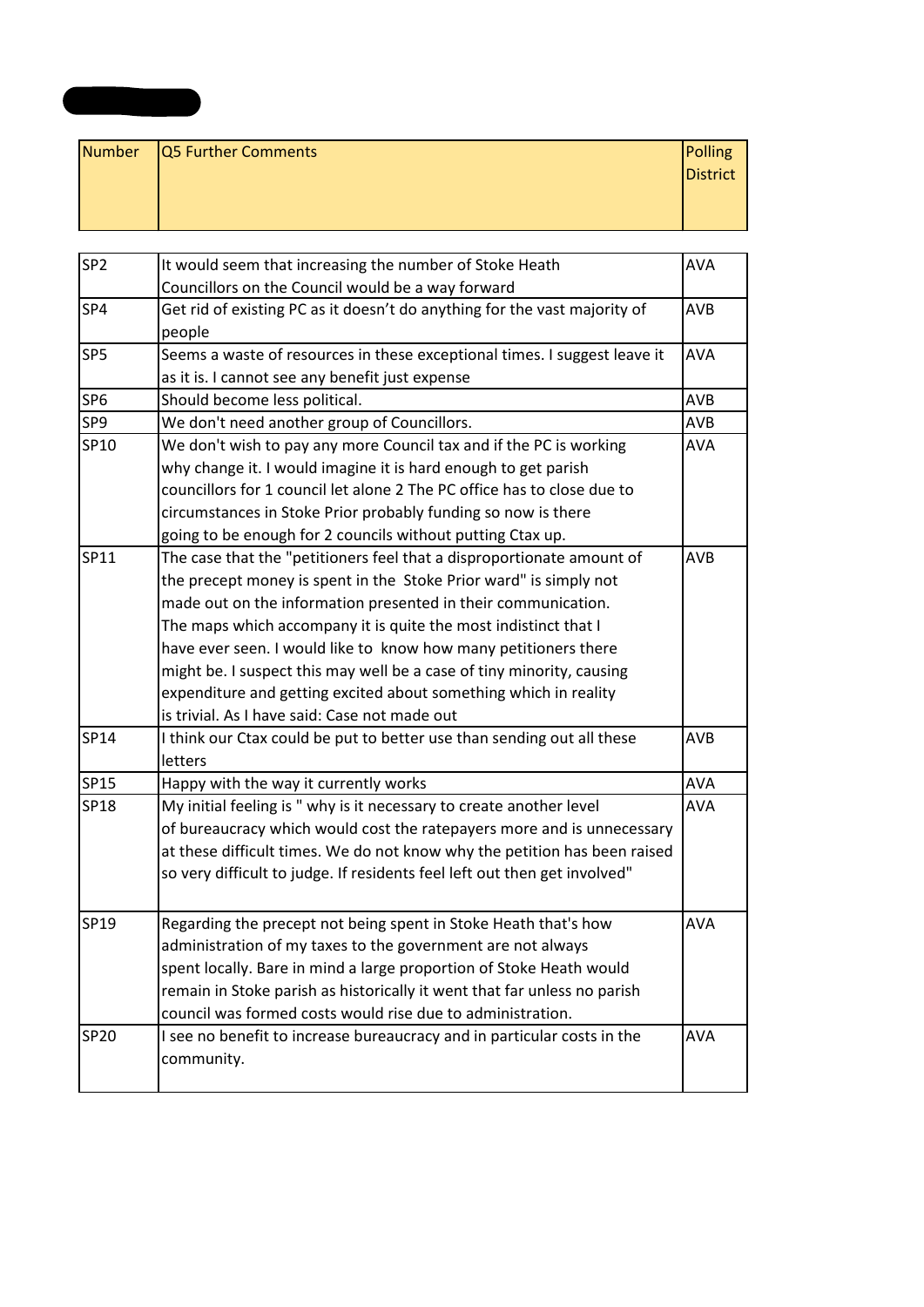| SP21        | The" suggested"(shaded green) of the proposed Stoke Heath Parish            | <b>AVA</b> |
|-------------|-----------------------------------------------------------------------------|------------|
|             | is NOT representative of Stoke Heath by any stretch of the                  |            |
|             | imagination! Where are the 000'S of properties to the east and west         |            |
|             | of Hanbury Rd(from the Hanbury Turn to Rock Hill) you cannot call           |            |
|             | Stoke Heath PC if it is not representing the residents living there! Other  |            |
|             | properties along Redditch Rd are also seemingly " MISSING"                  |            |
| <b>SP22</b> | I think the current PC does a good job and I can't see how splitting        | <b>AVB</b> |
|             | the budget further and yet having more people involved will make            |            |
|             | any further difference to services other than spread the budget             |            |
|             | more thinly.                                                                |            |
| SP24        | Where as creating a new parish could reflect individual needs more          | <b>AVA</b> |
|             | it just introduces more bureaucracy for a small area and means that         |            |
|             | services could be restricted due to some households making                  |            |
|             | contributions for the same services                                         |            |
| SP31        | It should be kept as one parish. Two parish's would cause duplication and   | <b>AVA</b> |
|             | unnecessary expense when tendering for services.                            |            |
| <b>SP32</b> | A waste of public money                                                     | <b>AVA</b> |
| SP33        | I do not see the need for creating two parishes when the current one        | <b>AVB</b> |
|             | is working very efficiently. Also the cost of doing this paying two lots of |            |
|             | councillors/election officers etc.                                          |            |
| <b>SP35</b> | I think that creating extra, smaller parish councils makes no sense.        | <b>AVA</b> |
|             | It will create inefficiencies due to its tiny size and end up costing the   |            |
|             | ratepayers more. If Stoke Heath really feel that they have to create        |            |
|             | Stoke Parish, then I suggest it makes more sense for them to join an        |            |
|             | adjoining parish instead, Charford for example.                             |            |
| SP36        | I feel the current Parish serves all the community fairly at the moment. It | <b>AVA</b> |
|             | is a waste of time, money and resources to create another parish. It's not  |            |
|             | really necessary. Our current council is doing a great job.                 |            |
| SP41        | More dog poo bins are needed in the Stoke pound area-it's a real            | AVA        |
|             | problem.                                                                    |            |
| SP42        | Why are the homes on Weston Hall Rd called under Stoke Prior when           | <b>AVA</b> |
|             | they are in Stoke Works. Stoke Prior was before the railway bridges in      |            |
|             | Shaw Lane. After was Stoke Works. I have lived in Stoke Works 85 yrs.       |            |
| SP46        | I think we have a strong voice together rather than fragmented.             | <b>AVA</b> |
| SP47        | Local parishes are a waste of time. I asked for the street lights to be     | <b>AVA</b> |
|             | repaired and was told the parish had no money. Westenhall Road              |            |
|             | development money has not been spent around Stoke Prior because             |            |
|             | PC didn't fight for it.                                                     |            |
| <b>SP48</b> | We are going through difficult times with COVID-19. Jobs and businesses     | <b>AVA</b> |
|             | all affected. This is not the time to be raising Ctax where this is already |            |
|             | high even if it is just the precept.                                        |            |
| SP49        | What an awful waste of time and effort. Surely, there are more              | <b>AVA</b> |
|             | important things to be focused on.                                          |            |
| <b>SP50</b> | A collective voice is more powerful and I also suspect a split would lead   | <b>AVA</b> |
|             | to higher council taxes.                                                    |            |
| SP51        | By making an additional ward- surely this creates duplication,              | <b>AVA</b> |
|             | admin etc. leading to additional costs. Many other businesses etc           |            |
|             | are merging to make efficiencies and cost savings.                          |            |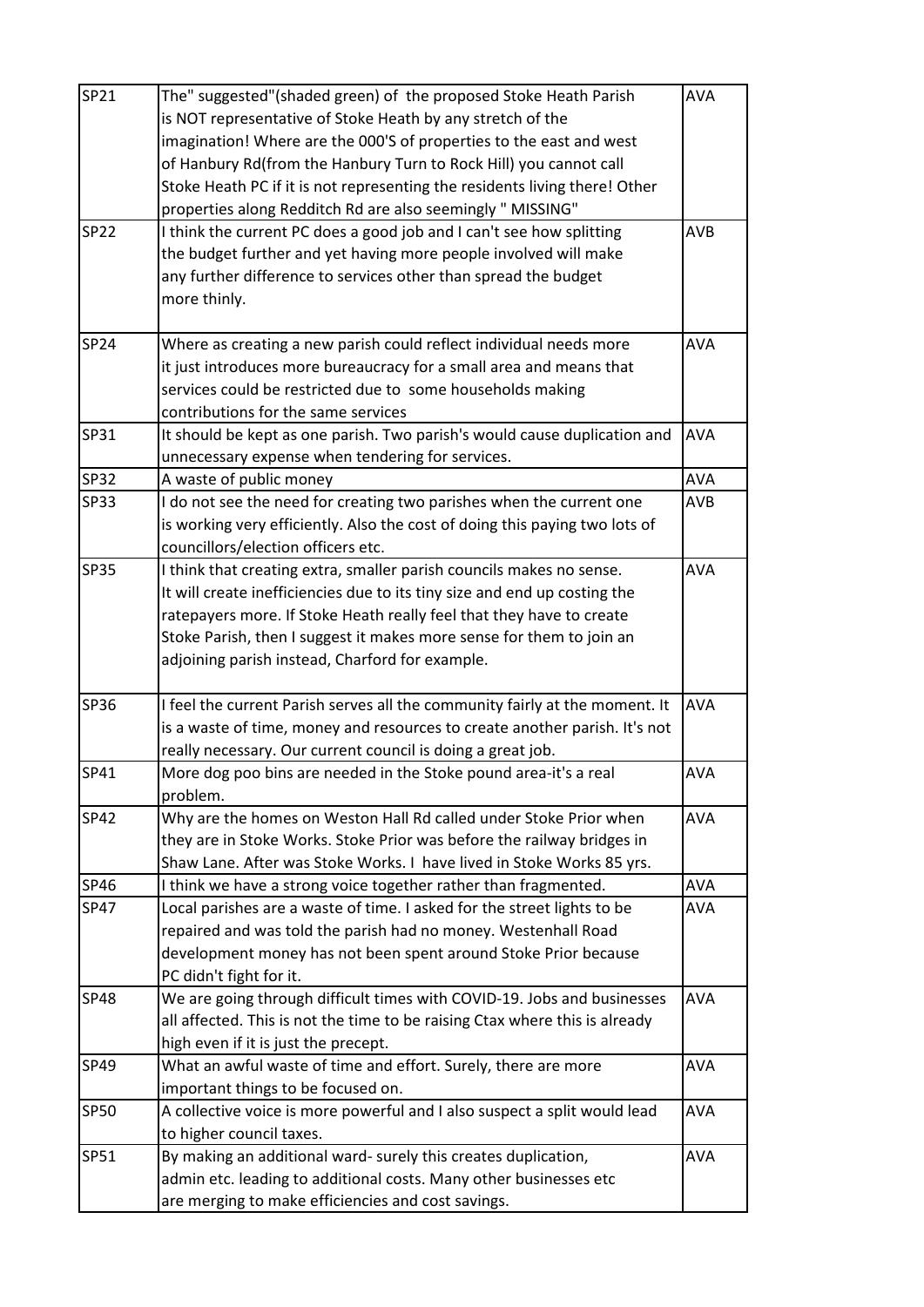| <b>SP54</b> | Leave it the same                                                                | <b>AVB</b> |
|-------------|----------------------------------------------------------------------------------|------------|
| SP56        | Would need further budget information to find out if                             | <b>AVA</b> |
|             | disproportionate amount of money is spent on Stoke Prior Ward                    |            |
| <b>SP57</b> | Really feel that whilst we are dealing with a global pandemic there are          | <b>AVA</b> |
|             | better things that LG should be dealing with.                                    |            |
| <b>SP58</b> | Rather than a split would it not make more sense to even up the number           | <b>AVB</b> |
|             | of councillors from each ward within the existing parish council. I e 6 for      |            |
|             | Stoke Prior and 6 for Stoke Heath Ward. We feel sure that this would be          |            |
|             | much fairer and cost effective.                                                  |            |
| <b>SP59</b> | I think this is a pointless and costly exercise there is no need a spilt         | <b>AVA</b> |
|             | and the proposed boundary makes no sense. It should be larger                    |            |
|             | including all Stoke Heath or not at all.                                         |            |
| SP60        | The area shaded green on the map does not include all of Stoke Heath             | <b>AVB</b> |
|             | It appears to exclude significant areas of Stoke Heath housing and               |            |
|             | indeed this property. No evidence has been provided of the current               |            |
|             | split of expenditure. The claim that expenditure is disproportionate             |            |
|             | maybe true but has not been substantiated. There is no financial                 |            |
|             | forecast for the proposed Stoke Heath parish. In short insufficient              |            |
|             | information is provided to reach a decision at this stage.                       |            |
| SP62        | I am against this as there is already a struggle to find people willing to be    | <b>AVA</b> |
|             | parish councillors; additionally in these difficult times people do not need     |            |
|             | the possibility of increased taxes to fund additional needs of councillors.      |            |
| SP63        | Stoke can support a parish clerk, assistant and web site. Splitting would        | AVB        |
|             | double admin costs. It is a strategic nonsense on matters like                   |            |
|             | consultation about roads etc to separate the parish e.g. A38                     |            |
|             | improvements which is the boundary line. It would be unfair for                  |            |
|             | Stoke Prior to finance a playing field largely used by Stoke Heath               |            |
|             | residents. I was one of the Forelands estate who supports the                    |            |
|             | northern extension of the parish. As said before this petition is                |            |
|             | basically for a few people with their own agenda and without the ability to      |            |
|             | deliver on their points.                                                         |            |
| SP64        | This is a complete waste of time and money!                                      | <b>AVB</b> |
| SP65        | I feel it is unnecessary to create an additional ward. The area is not that      | <b>AVA</b> |
|             | large in its entirety and can remain as one parish. It will create 2 wards       |            |
|             | that will not agree so why complicate this issue.                                |            |
| SP66        | We think this is all a waste of money, leave as it is.                           | AVA        |
| SP67        | Good idea                                                                        | <b>AVB</b> |
| <b>SP68</b> | The area proposed on the map is only part of Stoke Heath so it will make a $AVA$ |            |
|             | 2 tier system and could cause problems in the future as well as increasing       |            |
|             | costs when there is no need as the existing parish works well.                   |            |
| SP69        | The separation will lead to more bureaucracy. Delaying procedures and            | <b>AVA</b> |
|             | improvements that affect both areas.                                             |            |
| <b>SP72</b> | There is no need to change and incur the costs of any change.                    | <b>AVA</b> |
| SP74        | Stoke Parish Council do a good job in our opinion                                | <b>AVA</b> |
| <b>SP77</b> | Concerned on two counts                                                          | <b>AVA</b> |
|             | 1) may have to pay more Ctax and                                                 |            |
|             | 2) proposed new parish doesn't seem                                              |            |
|             | to contain all of Stoke Heath (or may                                            |            |
|             | be I have misinterpreted the map)                                                |            |
|             |                                                                                  |            |
|             |                                                                                  |            |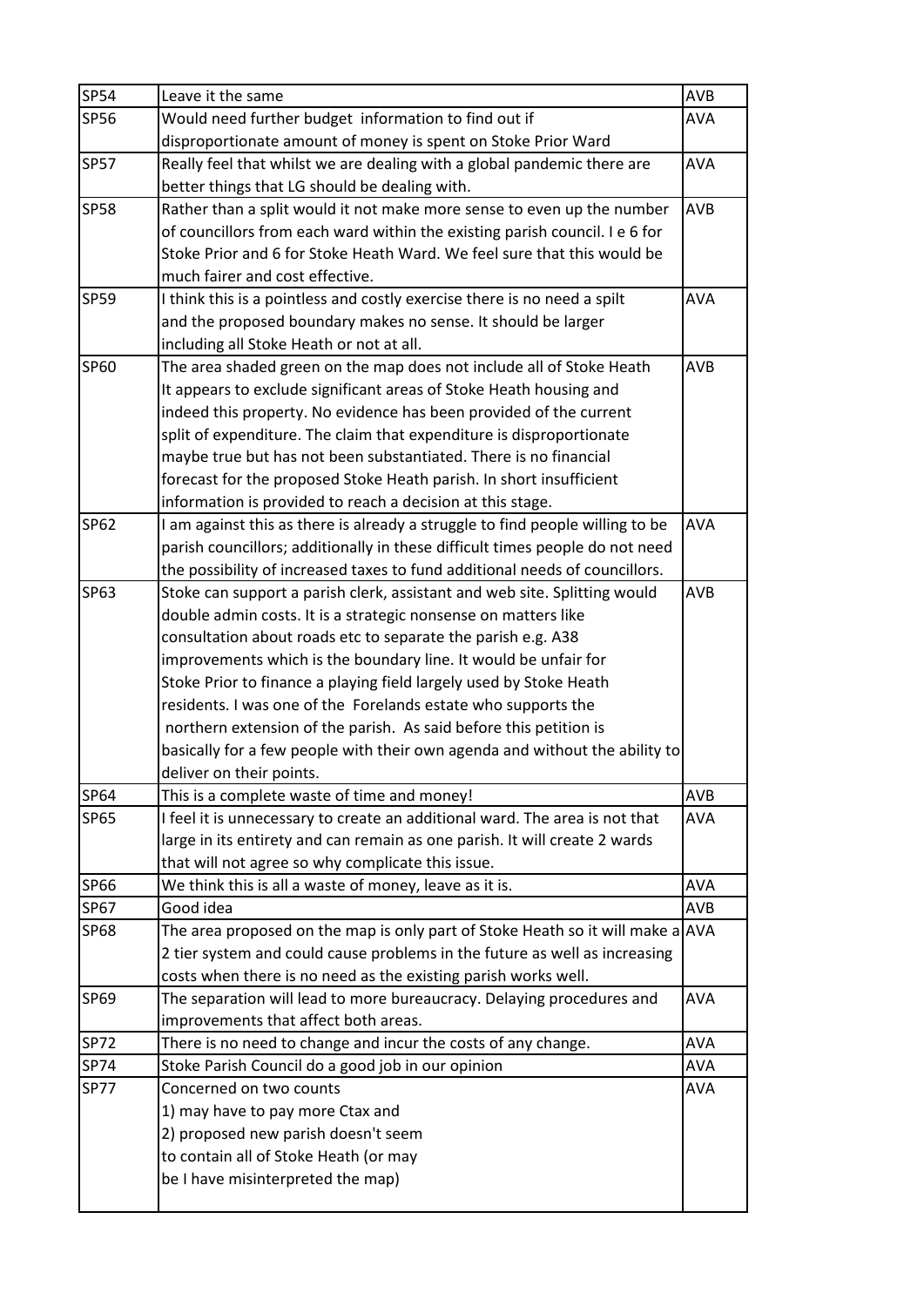| SP81        | I do not think by splitting the parish will help build a strong community.       | <b>AVA</b> |
|-------------|----------------------------------------------------------------------------------|------------|
|             | Many residents of Stoke Heath use public rights of way, recreational space       |            |
|             | and fields within the Stoke Prior area as well as attend planned activities.     |            |
|             | Surely by splitting the parish, Stoke Prior will still have to foot the bill for |            |
|             | the cleaning/maintenance of dog mess, dog bins, footpaths etc., social           |            |
|             | space.                                                                           |            |
| <b>SP82</b> | Pointless bureaucracy. Splitting things up always adds to the operational        | <b>AVA</b> |
|             | costs of running things.                                                         |            |
| <b>SP84</b> | Unnecessary extra financial burden. Volunteers to stand for Councillor           | <b>AVA</b> |
|             | even harder to find from a smaller pool of population. No viable case for        |            |
|             | any changes has been brought to my attention.                                    |            |
| <b>SP85</b> | The creation of another parish would be a waste of public money,                 | <b>AVA</b> |
|             | involving payment of a clerk etc. It is often difficult to find enough people    |            |
|             | to become councillors.                                                           |            |
| SP89        | Why change something that works fine as it is.                                   | <b>AVB</b> |
| SP90        | We don't think another parish will make any difference to us.                    | AVA        |
| SP91        | From my understanding of your letter, the new Stoke Heath parish is              | <b>AVA</b> |
|             | significantly smaller with more concentrated residencies - leaving               |            |
|             | Stoke Prior with a greater area and less residencies - higher cost to            |            |
|             | maintain - increase in Ctax.                                                     |            |
| <b>SP97</b> | The Parish has spent a lot of money enlarging the Stoke Heath playing            | <b>AVA</b> |
|             | field for Stoke Heath residents. If it's split, would it mean they use it but    |            |
|             | don't pay money to it's upkeep?                                                  |            |
| SP101       | I disagree with the idea of paying more in my Ctax to pay for the                | AVA        |
|             | creation of a new parish when the current system works well. This will           |            |
|             | also add additional layers into Bromsgrove council democratic process            |            |
|             | which is already confusing!                                                      |            |
| SP103       | Seems unnecessary change with little ??? Likely increase in                      | AVA        |
|             | cost/household clerks remuneration, premises here for parish council             |            |
|             | meetings, possible increased election costs. Such issues related to the          |            |
|             | allocation of spending across the existing parish can be discussed and           |            |
|             | resolved by the existing PC                                                      |            |
| SP105       | No. We can see no reason to change things from the current situation             | <b>AVA</b> |
|             | and are happy with the current Parish Council.                                   |            |
| SP106       | If it's not broken. Don't fix it                                                 | <b>AVA</b> |
| SP107       | Creating two Parishes would only cost More Money, Which is                       | <b>AVA</b> |
|             | unacceptable.                                                                    |            |
| SP110       | I see no benefit to anybody for a split in the Parish areas. The people          | <b>AVA</b> |
|             | in the proposed RHA area would still expect to benefit and use                   |            |
|             | facilities in the AVA & AVB areas.                                               |            |
| SP111       | Fragmenting the services could result in a loss of services/benefit to one       | <b>AVB</b> |
|             | or both of the parishes.                                                         |            |
| SP114       | What is the point of PCs at all. I got the same service from Bromsgrove          | <b>AVB</b> |
|             | Council as I do from the PC. The only difference is I get charged extra          |            |
|             | money on my Ctax. Scrap all PCs is my opinion                                    |            |
| SP115       | The PC will only work with people who are committed to help local                | <b>AVA</b> |
|             | residents, to return calls and to see people face to face not ignoring           |            |
|             | people!!                                                                         |            |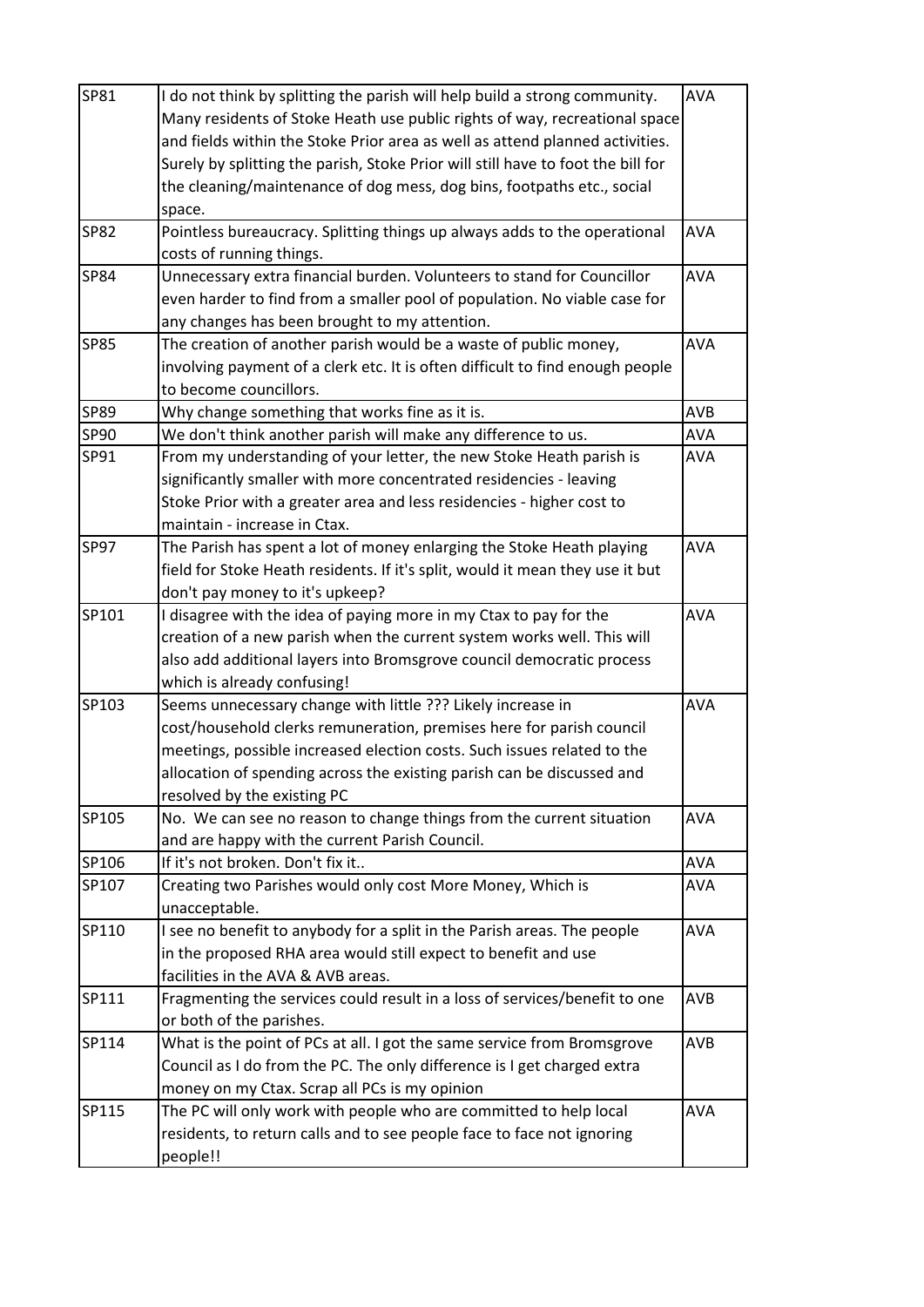| SP118 | I believe that any changes would create division and competition between AVA      |            |
|-------|-----------------------------------------------------------------------------------|------------|
|       | 2 areas that are perfectly happy as one. I also                                   |            |
|       | believe that Stoke Prior precept would increase as the new parish would           |            |
|       | have to support itself leaving Stoke Prior underfunded.                           |            |
| SP121 | The Stoke Heath parish should include AVB area as well. The "Stoke Heath          | <b>AVA</b> |
|       | estate" cannot be split in two. It should include the                             |            |
|       | whole estate up to and including Puddle Wharf island, to Hanbury turn             |            |
|       | and all of Avoncroft. The "needs" and focus of this area are very different       |            |
|       | to the Stoke Prior village.                                                       |            |
| SP125 | I would suggest this is down to personalities who do not like living in a         | AVA        |
|       | big rural met and also think that their community charge will go DOWN!            |            |
| SP127 | I feel strongly that we should be promoting togetherness and all work             | <b>AVA</b> |
|       | together, creating another parish just creates more division, cost and            |            |
|       | complexity that is not needed.                                                    |            |
| SP129 | Stoke Heath is amply catered for by Stoke Prior. There is NO need for             | <b>AVB</b> |
|       | these proposed changes.                                                           |            |
| SP133 | I find it quite astounding that this is being considered during the middle of AVA |            |
|       | a global pandemic! I would of thought local Councils had more important           |            |
|       | duties to focus on at this time. I feel money could be spent better               |            |
|       | elsewhere within the parish. For example the introduction of traffic              |            |
|       | calming measures along Shaw Lane.                                                 |            |
| SP136 | Stoke Heath Parish to be extended to include all the properties in Stoke          | <b>AVB</b> |
|       | Heath                                                                             |            |
| SP139 | We are not sure from the information given how splitting them would               | AVA        |
|       | benefit anyone.                                                                   |            |
| SP142 | It appears from the map included not all of Stoke Heath will be covered by AVA    |            |
|       | the new parish? I have always assumed Stoke Heath starts from the new             |            |
|       | houses just past The Hanbury Turn pub.                                            |            |
| SP144 | I very much feel that we have a county council and a district council, why        | <b>AVB</b> |
|       | do we need another layer of bureaucracy with one parish council let alone         |            |
|       | two.                                                                              |            |
| SP150 | I don't want money wasted on setting up another parish council when               | AVB        |
|       | already parished. Not necessary!                                                  |            |
| SP156 | If there is a feeling of neglect or inconsideration at the council by Stoke       | <b>AVA</b> |
|       | Prior representatives against this from Stoke Heath why not introduce             |            |
|       | equal representation i.e. 6 from each parish.                                     |            |
| SP159 | It works well the way it is It's just a few trying to rule the rest.              | <b>AVA</b> |
| SP162 | There is no reason given for change! What is the benefit?                         | <b>AVA</b> |
| SP163 | Do not feel it is necessary or required to create a second parish                 | <b>AVA</b> |
| SP164 | It would be interesting to see the income and outgoings to establish              | <b>AVA</b> |
|       | what is/has been spent in a year.                                                 |            |
| SP166 | Seems quite a small parish. Surely its better to keep it larger from a cost       | <b>AVA</b> |
|       | point of view.                                                                    |            |
| SP168 | Establishing 2 parishes from 1 will incur extra costs in establishing 2           | AVB        |
|       | bureaucracies meaning less money will be available for providing services.        |            |
| SP169 | Feel there is no need for a new parish. Happy with existing persons and           | AVB        |
|       | they have done a fine job over the years; parting of the 2 would break the        |            |
|       | community spirit, and what is everyone gaining? For what people pay we            |            |
|       | all get good value                                                                |            |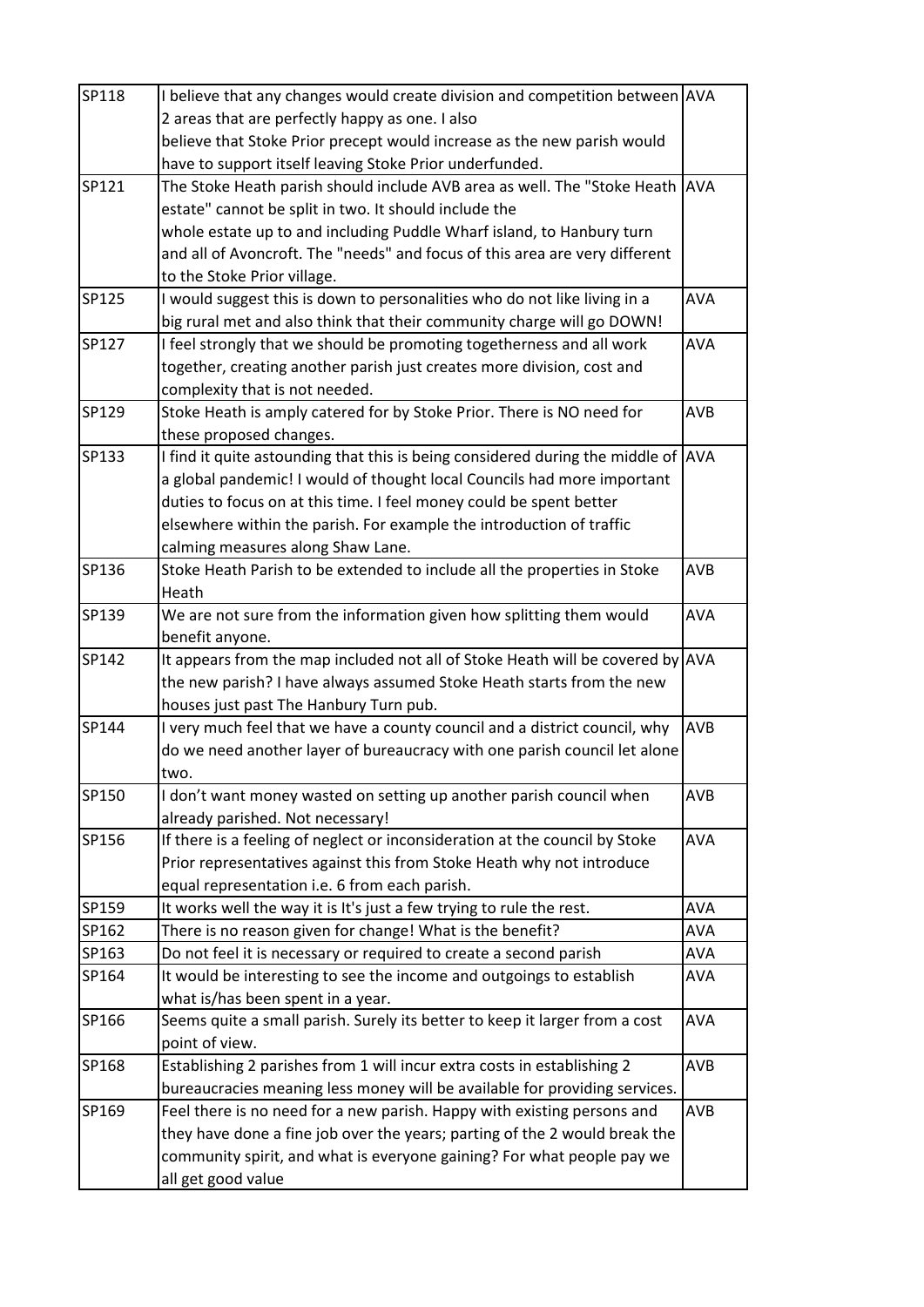| SP170           | I have listened to the argument from the potential Stoke Heath split              | AVA        |
|-----------------|-----------------------------------------------------------------------------------|------------|
|                 | campaign. They say they are so different as Stoke Prior is not rural, no          |            |
|                 | rural needs, but to me they are just like Charford i.e. a housing estate-so       |            |
|                 | MAKE THEM PART OF CHARFORD PARISH. I can't see the advantage of                   |            |
|                 | making another small parish, parish council etc.                                  |            |
| SP172           | I cannot see how the residents of Stoke Heath would benefit from forming AVA      |            |
|                 | a new parish.                                                                     |            |
| SP173           | I believe the parish council would prefer to see the parish remain as it is       | <b>AVA</b> |
|                 | and I agree. The area I understand is closer to Rock Hill and Charford            |            |
| SP175           | Stoke Heath proposed council area represents a very small part of the             | <b>AVA</b> |
|                 | total parish, it doesn't appear to have any great parks or areas to               |            |
|                 | maintain. It is difficult to understand what they feel they would need to         |            |
|                 | make them feel more part of a community. We all cannot be near to local           |            |
|                 | amenities and cost to maintain these are always a large part of the Parish        |            |
|                 | Precept. Any further devolvement of costs would inevitably require the            |            |
|                 | residents to pay more for the services.                                           |            |
| SP176           | I am perplexed why its deemed necessary to create a new parish. It has            | <b>AVA</b> |
|                 | hundreds of years history. They say change improves things for the better         |            |
|                 | but in my experiences its not so.                                                 |            |
| SH <sub>2</sub> | We voted against having a pc originally & have not changed our view that RHA      |            |
|                 | we gain nothing. I have no idea what the current pc does in                       |            |
|                 | my area. If the new council is going to cost more we would not be                 |            |
|                 | interested in the change. We would like someone to tell us exactly                |            |
|                 | what the current pc actually does.                                                |            |
| SH <sub>3</sub> | A Very bad idea in my opinion I can't see why this would be even                  | <b>RHA</b> |
|                 | considered in 2020 Surely a waste of paper. Ctax is high enough and many          |            |
|                 | are on furlough and will be for months.                                           |            |
| SH <sub>5</sub> | I don't want to be in a parish they are just a waste of money BDC should          | <b>RHA</b> |
|                 | cover everything there are too many layers of government.                         |            |
| SH <sub>6</sub> | Think this is not suitable at all especially with COVID-19 19 going on-better RHA |            |
|                 | things to work on.                                                                |            |
| SH7             | Creating another PC must inevitably increase admin costs and therefore            | <b>RHA</b> |
|                 | add to the burden on all rate payers effected. This cannot be right in this       |            |
|                 | time of struggling public finances. Stop whinging and make the council            |            |
|                 | we have work for all.                                                             |            |
| SH <sub>9</sub> | I have only lived in Stoke Heath for 18 months and so far as I can see            | <b>RHA</b> |
|                 | everything seems to run quite smoothly.                                           |            |
| <b>SH10</b>     | Why create two separate parishes with the expenses that will incur-2              | <b>RHA</b> |
|                 | debts etc It will also create a divisive community by splitting Stoke             |            |
|                 | Heath in 2 parts. It is not always easy to get people willing to be               |            |
|                 | councillors. It works very well as it is-leave it                                 |            |
| <b>SH11</b>     | I think the PC is not needed. We have a councillor at main council.               | <b>RHA</b> |
| <b>SH15</b>     | I believe the people who are active in this might have the                        | <b>RHA</b> |
|                 | objective of getting rid of the PC in Stoke Heath area.                           |            |
| <b>SH16</b>     | As pensioners we need to control expenses. Any change would not be in             | <b>RHA</b> |
|                 | our control                                                                       |            |
| <b>SH17</b>     | This split could be avoided if there is a more equitable split                    | <b>RHA</b> |
|                 | of allegiance on Stoke PC. I.e. 6 for Stoke Prior ward and 6 for Stoke Heath      |            |
|                 | ward                                                                              |            |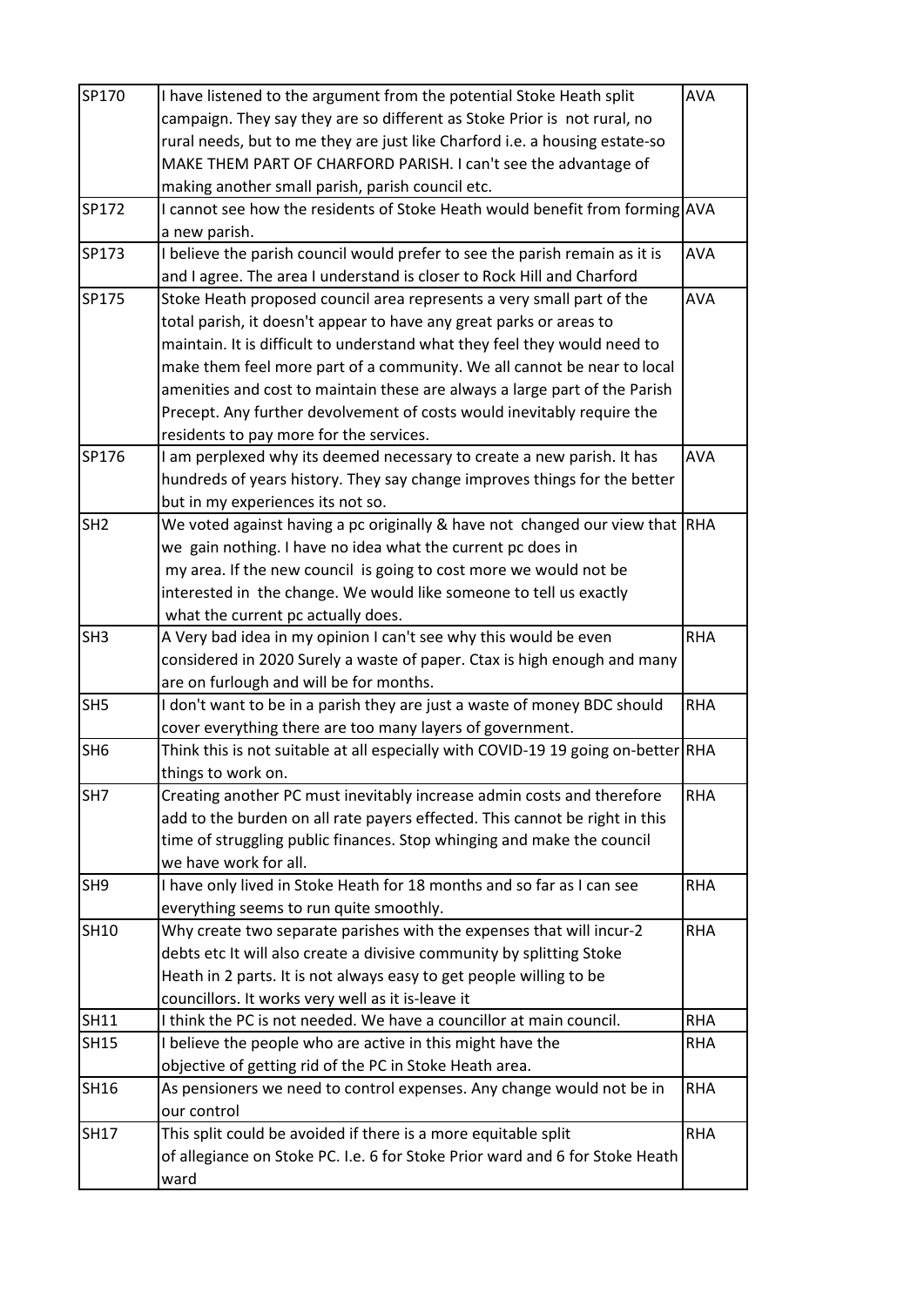| <b>SH25</b><br>I think this is a good item to be considered. I would however like to<br>highlight that if Stoke Prior/Works area were unable to "stand on their<br>own 2 feet" when considering the funding they may require - then this<br>option should not be approved as it would cause detriment to the area<br>and residents. I would be happy to pay more to support my local area -<br>get grass cut more often, etc. If you drive around Barnt Green you will see<br>a noticeable difference in regards to how the area is presented<br>when compared to the Stoke parish.<br><b>SH27</b><br>No. Already speechless that this suggestion (i.e. for a new "Stoke<br>Heath PC") has been made | <b>RHA</b><br><b>RHA</b><br><b>RHA</b> |
|------------------------------------------------------------------------------------------------------------------------------------------------------------------------------------------------------------------------------------------------------------------------------------------------------------------------------------------------------------------------------------------------------------------------------------------------------------------------------------------------------------------------------------------------------------------------------------------------------------------------------------------------------------------------------------------------------|----------------------------------------|
|                                                                                                                                                                                                                                                                                                                                                                                                                                                                                                                                                                                                                                                                                                      |                                        |
|                                                                                                                                                                                                                                                                                                                                                                                                                                                                                                                                                                                                                                                                                                      |                                        |
|                                                                                                                                                                                                                                                                                                                                                                                                                                                                                                                                                                                                                                                                                                      |                                        |
|                                                                                                                                                                                                                                                                                                                                                                                                                                                                                                                                                                                                                                                                                                      |                                        |
|                                                                                                                                                                                                                                                                                                                                                                                                                                                                                                                                                                                                                                                                                                      |                                        |
|                                                                                                                                                                                                                                                                                                                                                                                                                                                                                                                                                                                                                                                                                                      |                                        |
|                                                                                                                                                                                                                                                                                                                                                                                                                                                                                                                                                                                                                                                                                                      |                                        |
|                                                                                                                                                                                                                                                                                                                                                                                                                                                                                                                                                                                                                                                                                                      |                                        |
|                                                                                                                                                                                                                                                                                                                                                                                                                                                                                                                                                                                                                                                                                                      |                                        |
| <b>SH28</b><br>I personally am happy to remain as we are. The only proviso would                                                                                                                                                                                                                                                                                                                                                                                                                                                                                                                                                                                                                     |                                        |
| be to have 6 parish councillors for Stoke Heath instead of 4.                                                                                                                                                                                                                                                                                                                                                                                                                                                                                                                                                                                                                                        |                                        |
| thus an equal division between the two. It would also be beneficial for                                                                                                                                                                                                                                                                                                                                                                                                                                                                                                                                                                                                                              |                                        |
| Stoke Heath residents to be aware of what locally the parish council is                                                                                                                                                                                                                                                                                                                                                                                                                                                                                                                                                                                                                              |                                        |
| responsible for. i.e. roads, paths, hedges etc. As at the moment this is                                                                                                                                                                                                                                                                                                                                                                                                                                                                                                                                                                                                                             |                                        |
| unclear.                                                                                                                                                                                                                                                                                                                                                                                                                                                                                                                                                                                                                                                                                             |                                        |
| Stoke parish have dominated Stoke Heath for many years now.<br><b>SH30</b>                                                                                                                                                                                                                                                                                                                                                                                                                                                                                                                                                                                                                           | <b>RHA</b>                             |
| The alleyways and hedgerows desperately need attention, and                                                                                                                                                                                                                                                                                                                                                                                                                                                                                                                                                                                                                                          |                                        |
| repairs to the footpaths. This could be achieved through our                                                                                                                                                                                                                                                                                                                                                                                                                                                                                                                                                                                                                                         |                                        |
| own parish using our own money.<br><b>SH32</b><br>If this comes to fruition, I would absolutely object to my Ctax going up and RHA                                                                                                                                                                                                                                                                                                                                                                                                                                                                                                                                                                   |                                        |
| it should never be based on Ctax bands. I am mortgage free but what I pay                                                                                                                                                                                                                                                                                                                                                                                                                                                                                                                                                                                                                            |                                        |
| in Ctax now, I have never paid when paying a mortgage. In this present                                                                                                                                                                                                                                                                                                                                                                                                                                                                                                                                                                                                                               |                                        |
| climate of covid19 I think there re more important things to think about                                                                                                                                                                                                                                                                                                                                                                                                                                                                                                                                                                                                                             |                                        |
| and Ctax rises are the least people want when there are so many people                                                                                                                                                                                                                                                                                                                                                                                                                                                                                                                                                                                                                               |                                        |
| losing their jobs. No-one wants more salt rubbing in                                                                                                                                                                                                                                                                                                                                                                                                                                                                                                                                                                                                                                                 |                                        |
| the wounds !!                                                                                                                                                                                                                                                                                                                                                                                                                                                                                                                                                                                                                                                                                        |                                        |
| <b>SH36</b><br>I very much doubt if this would increase a feeling of local democracy in                                                                                                                                                                                                                                                                                                                                                                                                                                                                                                                                                                                                              | <b>RHA</b>                             |
| Stoke Heath. I do suspect the cost would go up.                                                                                                                                                                                                                                                                                                                                                                                                                                                                                                                                                                                                                                                      |                                        |
| <b>SH38</b><br>Just more money to pay out for little or no return.                                                                                                                                                                                                                                                                                                                                                                                                                                                                                                                                                                                                                                   | <b>RHA</b>                             |
| We have elected councillors to voice our opinions for Stoke Heath. If new<br>SH41                                                                                                                                                                                                                                                                                                                                                                                                                                                                                                                                                                                                                    | <b>RHA</b>                             |
| parish created are those proposing it willing to stand? Depends on                                                                                                                                                                                                                                                                                                                                                                                                                                                                                                                                                                                                                                   |                                        |
| increase/decrease in Ctax. Would they provide same services etc as                                                                                                                                                                                                                                                                                                                                                                                                                                                                                                                                                                                                                                   |                                        |
| Stoke Heath have?                                                                                                                                                                                                                                                                                                                                                                                                                                                                                                                                                                                                                                                                                    |                                        |
| <b>SH42</b><br>Stoke Heath is an area that needs recognition in it's own right. We                                                                                                                                                                                                                                                                                                                                                                                                                                                                                                                                                                                                                   | <b>RHA</b>                             |
| have no amenities and very little children's areas. SPEEDING TRAFFIC                                                                                                                                                                                                                                                                                                                                                                                                                                                                                                                                                                                                                                 |                                        |
| on Wheatridge Rd NEEDS ADDRESSING NOW. The same for Hanbury Rd                                                                                                                                                                                                                                                                                                                                                                                                                                                                                                                                                                                                                                       |                                        |
| and Austin Rd. It's a joke.                                                                                                                                                                                                                                                                                                                                                                                                                                                                                                                                                                                                                                                                          |                                        |
| I have concerns you are looking at this during a time of COVID-19. If this<br><b>SH46</b>                                                                                                                                                                                                                                                                                                                                                                                                                                                                                                                                                                                                            | <b>RHA</b>                             |
| does happen it is obvious tax will increase to cover the extra costs &                                                                                                                                                                                                                                                                                                                                                                                                                                                                                                                                                                                                                               |                                        |
| now is not the time to do this with people struggling and job losses.                                                                                                                                                                                                                                                                                                                                                                                                                                                                                                                                                                                                                                |                                        |
| Please consider the people in the ward and impacts of this decision.                                                                                                                                                                                                                                                                                                                                                                                                                                                                                                                                                                                                                                 |                                        |
| <b>SH47</b><br>Stoke Heath should have a greater say. They have a large community                                                                                                                                                                                                                                                                                                                                                                                                                                                                                                                                                                                                                    | <b>RHA</b>                             |
| compared to the rest of the parish. Stoke Heath provide more to the                                                                                                                                                                                                                                                                                                                                                                                                                                                                                                                                                                                                                                  |                                        |
| coffers of the parish, yet has less councillors. What are the others                                                                                                                                                                                                                                                                                                                                                                                                                                                                                                                                                                                                                                 |                                        |
| bringing to the party? I feel that Stoke Heath are subsidising the                                                                                                                                                                                                                                                                                                                                                                                                                                                                                                                                                                                                                                   |                                        |
| rural community. They should provide an equal amount -fairness for all.                                                                                                                                                                                                                                                                                                                                                                                                                                                                                                                                                                                                                              |                                        |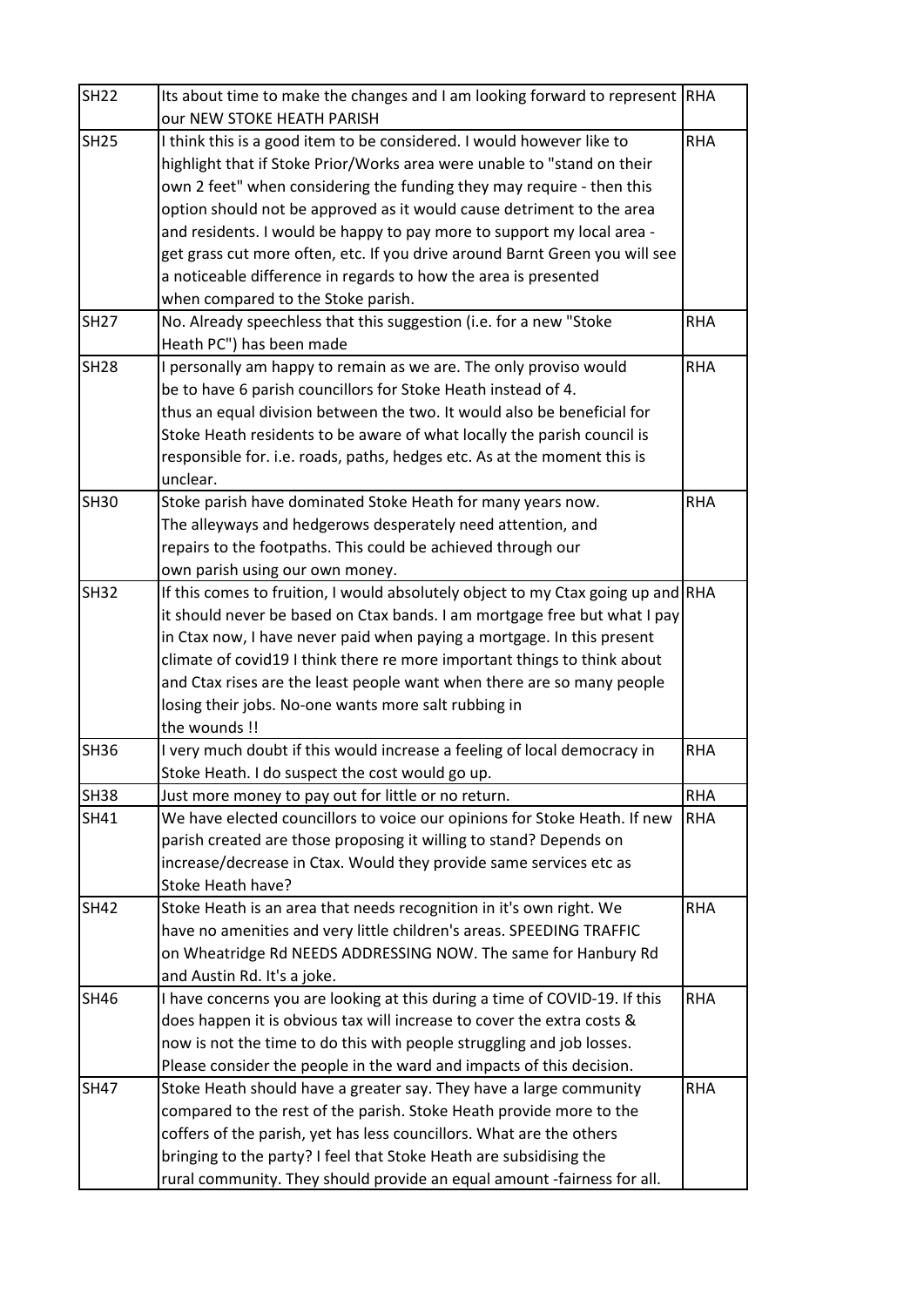| <b>SH50</b> | We do not agree with being a parish in the 1st instance and see                                                                                                                                                                                                                                                                                                                                                                                                                                                                                                                                                                                                                                                                                                                                                                                                                                                                                                                                                | <b>RHA</b> |
|-------------|----------------------------------------------------------------------------------------------------------------------------------------------------------------------------------------------------------------------------------------------------------------------------------------------------------------------------------------------------------------------------------------------------------------------------------------------------------------------------------------------------------------------------------------------------------------------------------------------------------------------------------------------------------------------------------------------------------------------------------------------------------------------------------------------------------------------------------------------------------------------------------------------------------------------------------------------------------------------------------------------------------------|------------|
|             | no benefit from the Ctax we pay for it.                                                                                                                                                                                                                                                                                                                                                                                                                                                                                                                                                                                                                                                                                                                                                                                                                                                                                                                                                                        |            |
| <b>SH53</b> | Happy with things as they are                                                                                                                                                                                                                                                                                                                                                                                                                                                                                                                                                                                                                                                                                                                                                                                                                                                                                                                                                                                  | <b>RHA</b> |
| <b>SH54</b> | A waste of time & effort, it's ok as it is. Just another excuse to raise                                                                                                                                                                                                                                                                                                                                                                                                                                                                                                                                                                                                                                                                                                                                                                                                                                                                                                                                       | <b>RHA</b> |
|             | our already extortionate Ctax !!                                                                                                                                                                                                                                                                                                                                                                                                                                                                                                                                                                                                                                                                                                                                                                                                                                                                                                                                                                               |            |
| SH60        | I don't have any problem with staying in the Stoke Prior Parish but can                                                                                                                                                                                                                                                                                                                                                                                                                                                                                                                                                                                                                                                                                                                                                                                                                                                                                                                                        | <b>RHA</b> |
|             | understand why keeping the two combined can be problematic, and                                                                                                                                                                                                                                                                                                                                                                                                                                                                                                                                                                                                                                                                                                                                                                                                                                                                                                                                                |            |
|             | therefore happy to go with any changes that enable the parish to work                                                                                                                                                                                                                                                                                                                                                                                                                                                                                                                                                                                                                                                                                                                                                                                                                                                                                                                                          |            |
|             | well, providing the best community care possible.                                                                                                                                                                                                                                                                                                                                                                                                                                                                                                                                                                                                                                                                                                                                                                                                                                                                                                                                                              |            |
| <b>SH63</b> | At this present time we have more pressing matters with COVID-19. This                                                                                                                                                                                                                                                                                                                                                                                                                                                                                                                                                                                                                                                                                                                                                                                                                                                                                                                                         | <b>RHA</b> |
|             | should be discussed at a later date.                                                                                                                                                                                                                                                                                                                                                                                                                                                                                                                                                                                                                                                                                                                                                                                                                                                                                                                                                                           |            |
| <b>SH64</b> | We have enough parish councillors to adequately deal with any                                                                                                                                                                                                                                                                                                                                                                                                                                                                                                                                                                                                                                                                                                                                                                                                                                                                                                                                                  | <b>RHA</b> |
|             | problems in the parish. We have enough bureaucracy in the present                                                                                                                                                                                                                                                                                                                                                                                                                                                                                                                                                                                                                                                                                                                                                                                                                                                                                                                                              |            |
|             | set up in County council, district council etc. We have enough ego                                                                                                                                                                                                                                                                                                                                                                                                                                                                                                                                                                                                                                                                                                                                                                                                                                                                                                                                             |            |
|             | seekers we don't need anymore.                                                                                                                                                                                                                                                                                                                                                                                                                                                                                                                                                                                                                                                                                                                                                                                                                                                                                                                                                                                 |            |
| <b>SH66</b> | We were asked our opinion on Stoke Heath being included in the                                                                                                                                                                                                                                                                                                                                                                                                                                                                                                                                                                                                                                                                                                                                                                                                                                                                                                                                                 | <b>RHA</b> |
|             | Stoke Prior parish years ago and we and many others said that we                                                                                                                                                                                                                                                                                                                                                                                                                                                                                                                                                                                                                                                                                                                                                                                                                                                                                                                                               |            |
|             | didn't feel that Stoke Heath would benefit. WE WERE IGNORED!                                                                                                                                                                                                                                                                                                                                                                                                                                                                                                                                                                                                                                                                                                                                                                                                                                                                                                                                                   |            |
|             | It went ahead and we pay into a parish that does not include us in                                                                                                                                                                                                                                                                                                                                                                                                                                                                                                                                                                                                                                                                                                                                                                                                                                                                                                                                             |            |
|             | anything. Our opinions clearly don't count anyway! We live directly                                                                                                                                                                                                                                                                                                                                                                                                                                                                                                                                                                                                                                                                                                                                                                                                                                                                                                                                            |            |
|             | behind the A38 and have also shown our great concern about the                                                                                                                                                                                                                                                                                                                                                                                                                                                                                                                                                                                                                                                                                                                                                                                                                                                                                                                                                 |            |
|             | widening of the road and air pollution. We will again be IGNORED AND                                                                                                                                                                                                                                                                                                                                                                                                                                                                                                                                                                                                                                                                                                                                                                                                                                                                                                                                           |            |
|             | THIS WILL GO AHEAD!!! We have NO FAITH IN BDC!                                                                                                                                                                                                                                                                                                                                                                                                                                                                                                                                                                                                                                                                                                                                                                                                                                                                                                                                                                 |            |
| <b>SH70</b> | I found this consultation very unclear. Though an educated person, I don't  RHA<br>understand the difference between ward, parish and parish ward and<br>looking online including on the map, I'm none the wiser now! There is no<br>before and after map. Is the green area RHA to be split from AVB to the<br>west? Or from AVA and AVB combined? No boundary key. Either way I see<br>no logic in splitting half of the urban Stoke Heath estate (as I see it) from<br>the rest i.e. Cornfield\Furrows\Ploughmans etc are similar in nature to<br>Tythe Barn, Barley Croft, Granary etc. If any logical split were to be made<br>then town and country would be more sensible. Please keep the<br>Worcester Rd\A38\Stoke Heath triangle as 1 entity. Is this proposal<br>undoing the change( Stoke Council combining Stoke Heath & Stoke Prior)<br>made a few years ago? Is Stoke Prior village part of Stoke<br>currently? Perhaps a more fair distribution of the 12 councillors<br>should be considered. |            |
| <b>SH71</b> | I studied the map enclosed and the other wards in Bromsgrove<br>are much bigger. We don't need to be split up and have small wards                                                                                                                                                                                                                                                                                                                                                                                                                                                                                                                                                                                                                                                                                                                                                                                                                                                                             | <b>RHA</b> |
| <b>SH73</b> | On the map the green area proposed as Stoke Heath Parish Council does                                                                                                                                                                                                                                                                                                                                                                                                                                                                                                                                                                                                                                                                                                                                                                                                                                                                                                                                          | <b>RHA</b> |
|             | not include the area on the map which is titled Stoke Heath-surely this                                                                                                                                                                                                                                                                                                                                                                                                                                                                                                                                                                                                                                                                                                                                                                                                                                                                                                                                        |            |
|             | area should be in the Stoke Heath Parish.                                                                                                                                                                                                                                                                                                                                                                                                                                                                                                                                                                                                                                                                                                                                                                                                                                                                                                                                                                      |            |
| <b>SH74</b> | This is not the time for distraction in politics; There is enough going on at                                                                                                                                                                                                                                                                                                                                                                                                                                                                                                                                                                                                                                                                                                                                                                                                                                                                                                                                  | <b>RHA</b> |
|             | the moment with days from Brexit and The Pandemic etc                                                                                                                                                                                                                                                                                                                                                                                                                                                                                                                                                                                                                                                                                                                                                                                                                                                                                                                                                          |            |
| <b>SH75</b> | We could do with a community in Stoke Heath.                                                                                                                                                                                                                                                                                                                                                                                                                                                                                                                                                                                                                                                                                                                                                                                                                                                                                                                                                                   | <b>RHA</b> |
| SH76        | £30 It is not a large sum of money to pay for our services as they                                                                                                                                                                                                                                                                                                                                                                                                                                                                                                                                                                                                                                                                                                                                                                                                                                                                                                                                             | <b>RHA</b> |
|             | stand. Why change anything? Stoke Heath would gain nothing by changing                                                                                                                                                                                                                                                                                                                                                                                                                                                                                                                                                                                                                                                                                                                                                                                                                                                                                                                                         |            |
|             | it.                                                                                                                                                                                                                                                                                                                                                                                                                                                                                                                                                                                                                                                                                                                                                                                                                                                                                                                                                                                                            |            |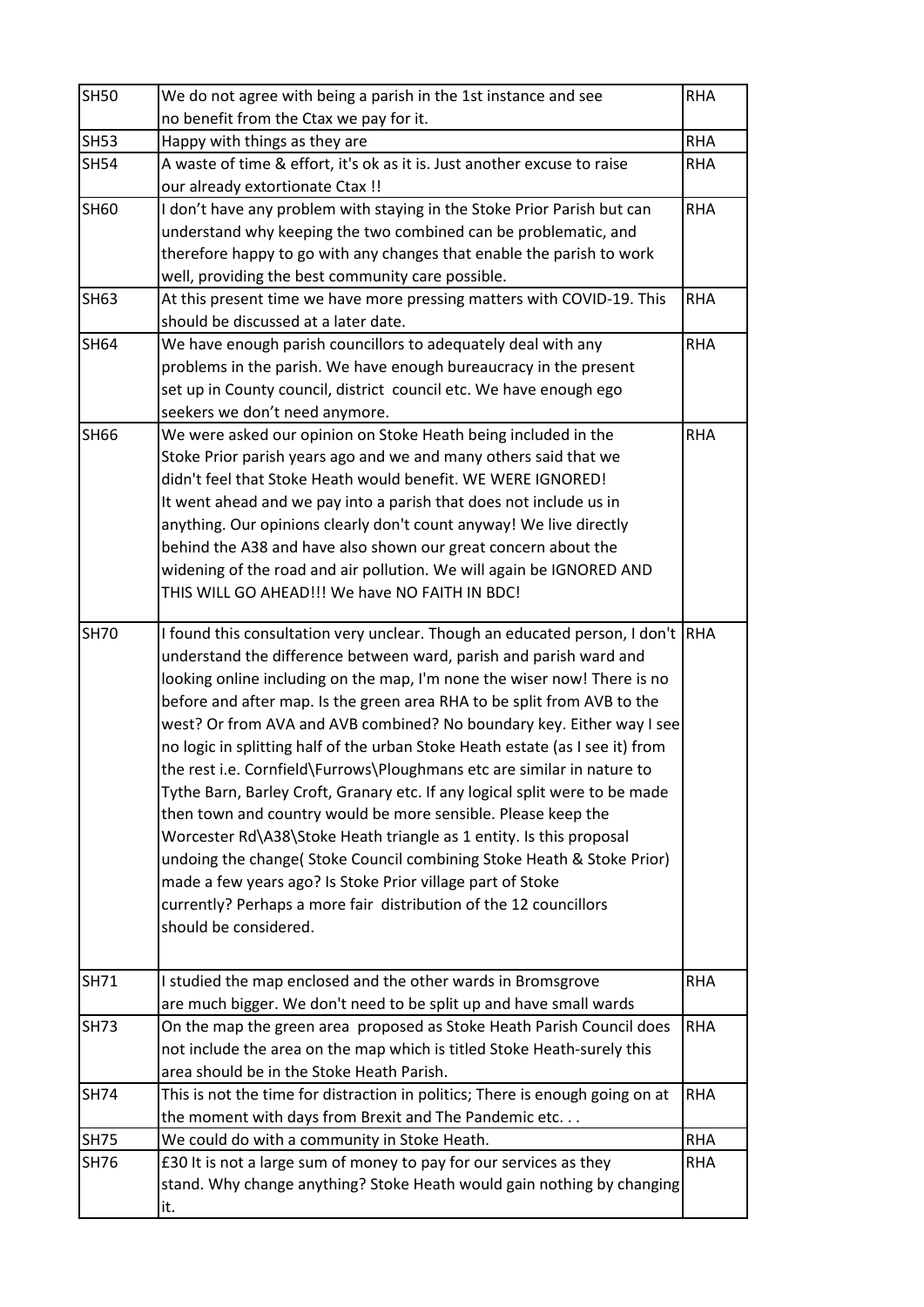| <b>SH77</b>       | I pay for too much C/Tax now, I do not regard my council or parish as<br>value for money.                                                                                                                                                                                                                                                                                                                                                                    | <b>RHA</b> |
|-------------------|--------------------------------------------------------------------------------------------------------------------------------------------------------------------------------------------------------------------------------------------------------------------------------------------------------------------------------------------------------------------------------------------------------------------------------------------------------------|------------|
| <b>SH84</b>       | We would be intrigued to know what proposals/ideas those promoting<br>the creation of a separate P.C for Stoke Heath have. What benefits do<br>they envisage and of course costings for a proposed new P.C for Stoke<br>Heath. We are unconvinced of the need for Stoke Heath to be included<br>in a Parish Council.                                                                                                                                         | <b>RHA</b> |
| <b>SH86</b>       | I think the Stoke Parish Council as it stands has the knowledge,<br>expertise and resources to benefit its residents                                                                                                                                                                                                                                                                                                                                         | <b>RHA</b> |
| <b>SH87</b>       | It would make more sense if a new parish is considered to be needed<br>to include the properties to include Avoncroft Road down towards the<br>A38 big island. On balance it seems in its current proposed form like a<br>waste of time.                                                                                                                                                                                                                     | <b>RHA</b> |
| <b>SH89</b>       | I am not in favour of two separate parishes. I would just like to see<br>more considerations given to Stoke Heath and its residents. There is<br>clearly some bias for Stoke Prior otherwise this idea would not have been<br>suggested. Lets keep one Stoke Parish and see all the areas of Stoke<br>treated equally and fairly.                                                                                                                            | <b>RHA</b> |
| W SH1             | Seems silly to create a parish for such as small area                                                                                                                                                                                                                                                                                                                                                                                                        | <b>RHA</b> |
| W SH <sub>2</sub> | This proposal seems to make no sense. It is splitting the existing Stoke<br>Heath community in two, along an arbitrary ward boundary which was<br>drawn up purely for electoral reasons. If the proposal was to annex the<br>whole of the Stoke Heath community (i.e. anything north of say the Ewe &<br>Lamb) would make some sort of sense.                                                                                                                | <b>RHA</b> |
| W SH3             | I think the review/consultation letter could have been more explicit about RHA<br>the reasons as to this was being proposed. It would have been helpful to<br>have had clarity around the issues so that an informed opinion could be<br>shared. Broad examples for consideration are noted but no confirmed<br>specifics. I would like to know what is meant by a "disproportional<br>amount".                                                              |            |
| W SH4             | I would be concerned about any increases in payments from us.                                                                                                                                                                                                                                                                                                                                                                                                | <b>RHA</b> |
| W SH5             | Stoke Heath area contributes towards things like street lighting and<br>lengthsman but receives little benefit from these                                                                                                                                                                                                                                                                                                                                    | <b>RHA</b> |
| W SH8             | Can't anyone in the Bromsgrove area find something more beneficial and<br>sensible to do with tax payers money during a pandemic. This is another<br>ridiculous and unimportant thing to spend money on, which I'm<br>constantly being told is in short supply! Does anyone ever bother to find<br>the cost of this so far?                                                                                                                                  | <b>RHA</b> |
| <b>W SH11</b>     | We appreciate the facilities at the recreation ground provided by Stoke<br>Parish; also the well-maintained flower planters placed on the estate. The<br>establishment of the John Corbett Way has proved a pleasant asset. Stoke<br>Parish has also put on various events at the recreation ground for the<br>whole parish. We don't know whether this has brought the separate<br>communities closer but the councillors deserve credit for their efforts. | <b>RHA</b> |
| <b>W SH13</b>     | Creating new PCs spreads the limited finances ever thinner. I don't see the RHA<br>logic in creating another set of costly administration for a smaller area<br>(with less money). Make the existing PCs work instead of running away?                                                                                                                                                                                                                       |            |